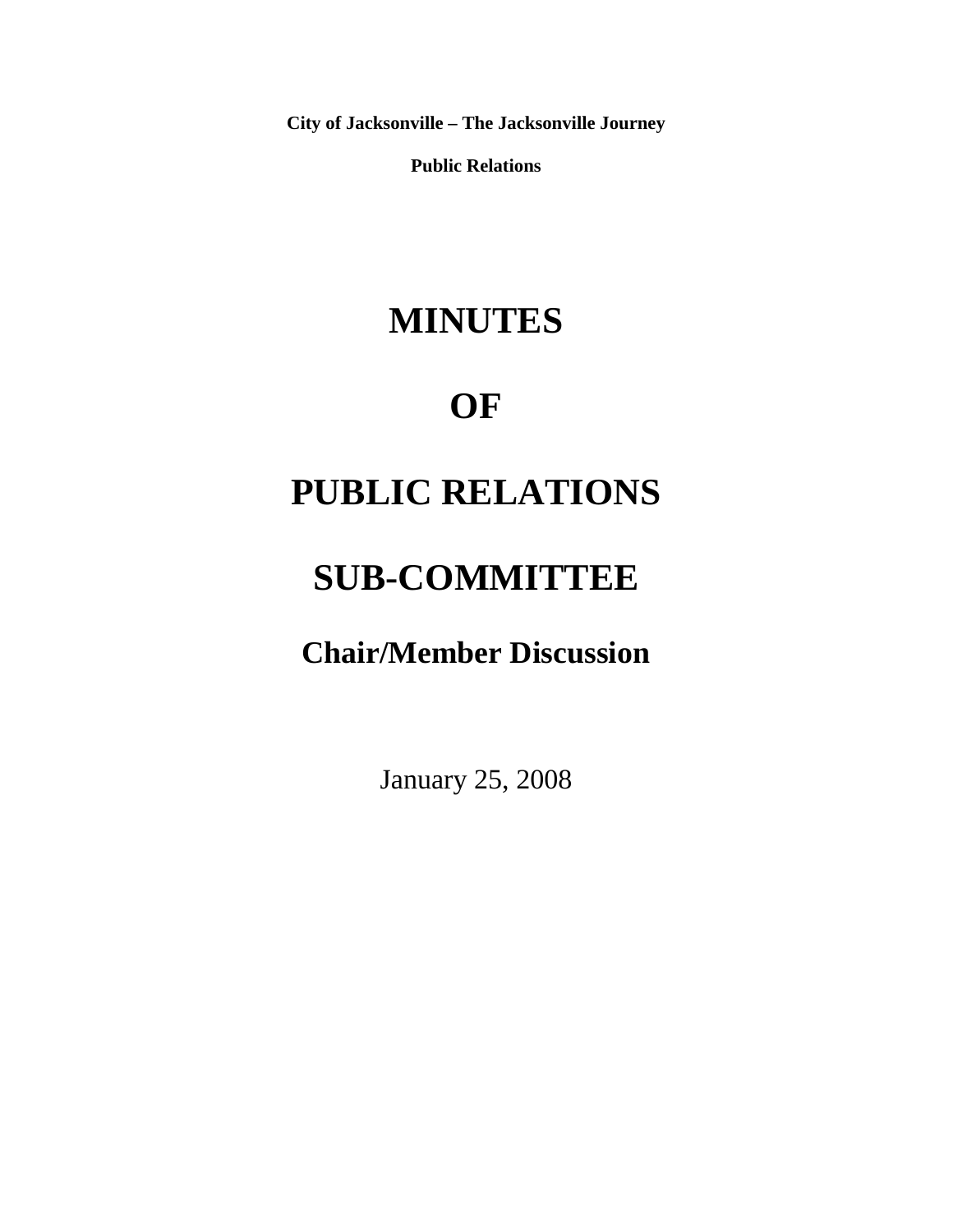#### **The Jacksonville Journey – Public Relations**

#### **Sub-Committee**

**January 25, 2008** 

#### **2:00 p.m.**

PROCEEDINGS before the Jacksonville Journey – Public Relations Sub-Committee taken on Friday, January 25, 2008, Edward Ball Building,  $8^{th}$  Floor – 214 N. Hogan Street, Jacksonville, Duval County, Florida commencing at approximately 2:00 p.m.

Public Relations Sub-Committee

Will Ketchum, Chair Diane Brunet, Member Hazel Yates Campbell, Member Maria Coppola, Member Hester Clark, Member Ben Frazier, Member Reggie Fullwood, Member Clara McLaughlin, Member Paul McCormick, Member Bryant Rollins, Member Melissa Ross, Member Neill Vining, Member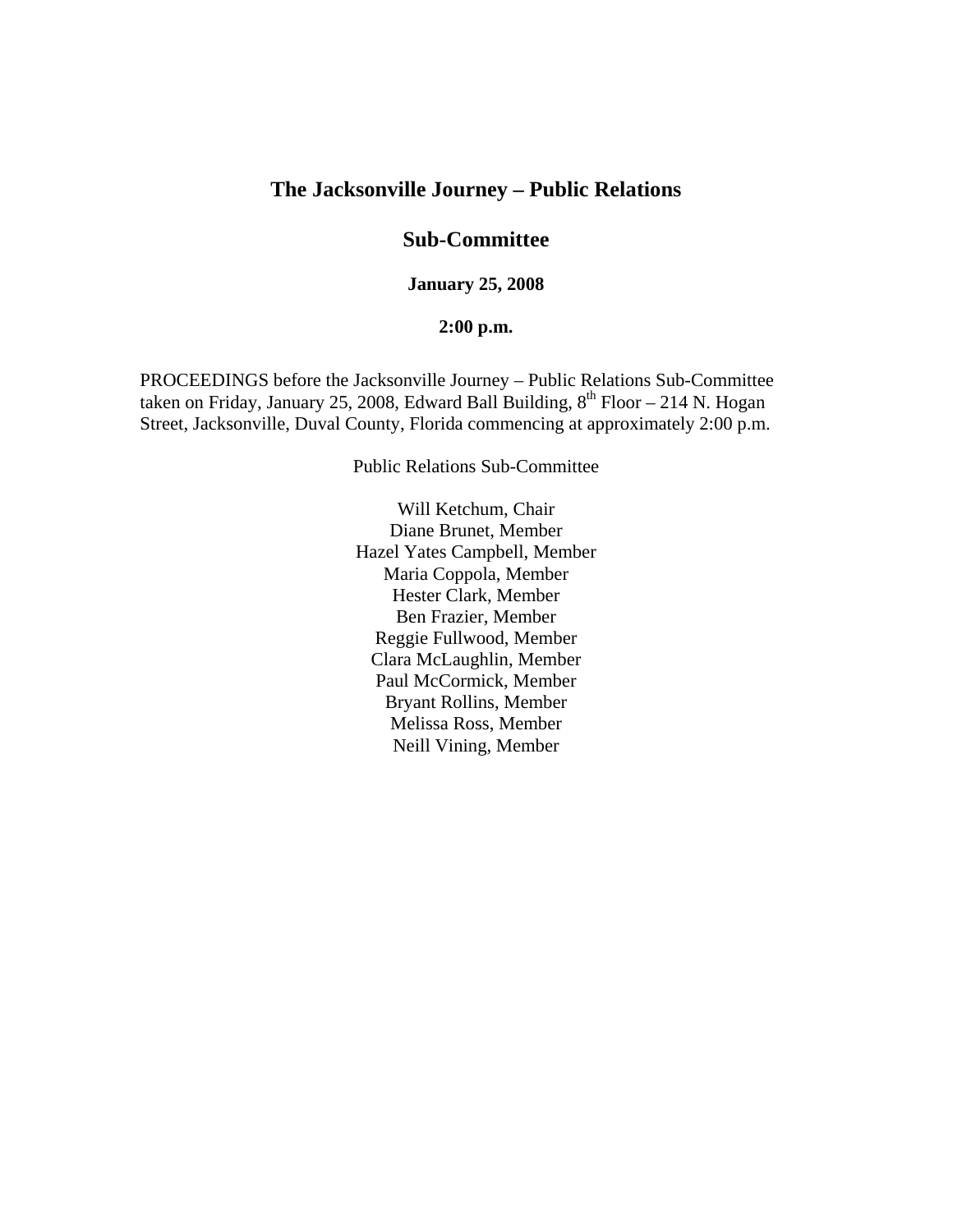### **APPEARANCES**

#### **COMMITTEE CHAIRS & MEMBERS:**

WILL KETCHUM, Chair BEN FRAZIER, Member DIANE BRUNET, Member HAZEL YATES CAMPBELL, Member

**STAFF:**  RACHEL DAVIS

RENEE BRUST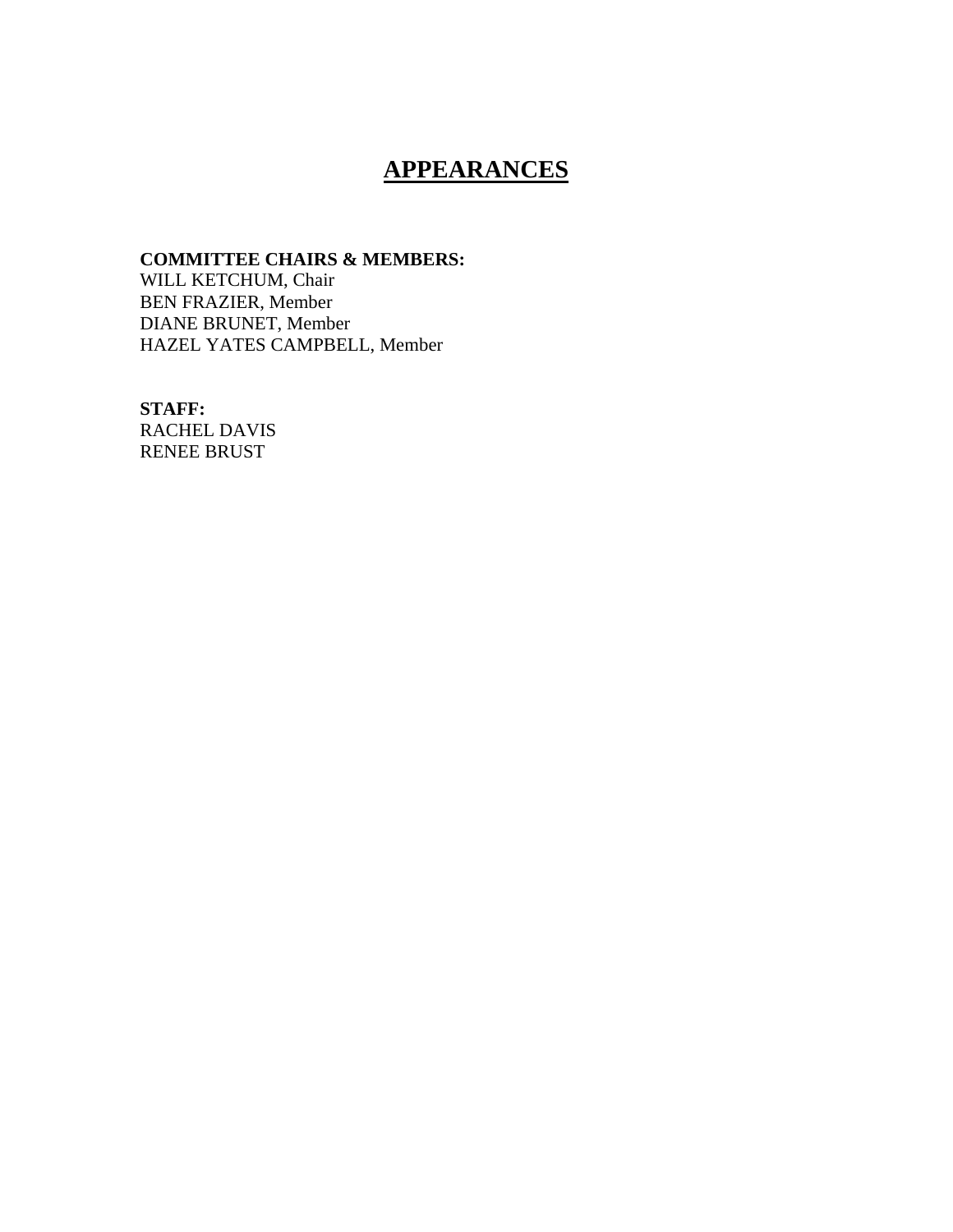#### **PROCEEDINGS**

January 25, 2008

#### Public Relations Sub-Committee

**Call to Order and Comments.** Chairman Ketchum called the meeting to order at approximately 2:05 p.m.

**Purpose of Meeting.** Chairman Ketchum requested to meet with Ben Frazier to get to know him better and discuss ideas and goals of the Public Relations committee going forward.

Chairman Ketchum introduced himself and thanked Mr. Frazier for meeting with him and for his proposed ideas and action items for the public relations committee. Chairman Ketchum asked Mr. Frazier to tell him his history.

Mr. Frazier said he graduated from Raines in 1968. He considers Jacksonville his home, though he has lived all over the nation. In 1979 he was the first African-American news anchor in Jacksonville. Mr. Frazier said he is happy to be a part of the Jacksonville Journey and wanted to make clear that his intention was to follow through on that commitment. He understands there may be some head-butting and disagreement but it will be worth the effort if we are to follow through on our charge. He asked for clarification on the charge from the mayor.

Chairman Ketchum said he struggled with understanding the mission at first, but he has come to understand the public relations committee, in general, is there to support the other committees.

Mr. Frazier said the charge from the mayor is clear. They are to act, not react. He said we have a great opportunity to put a face on this entire campaign. In the proposal he said we have to dress the campaign in clothing that fits. We have to be positive in our approach. Jacksonville is still a great place to live. We still like driving down Heckscher Drive,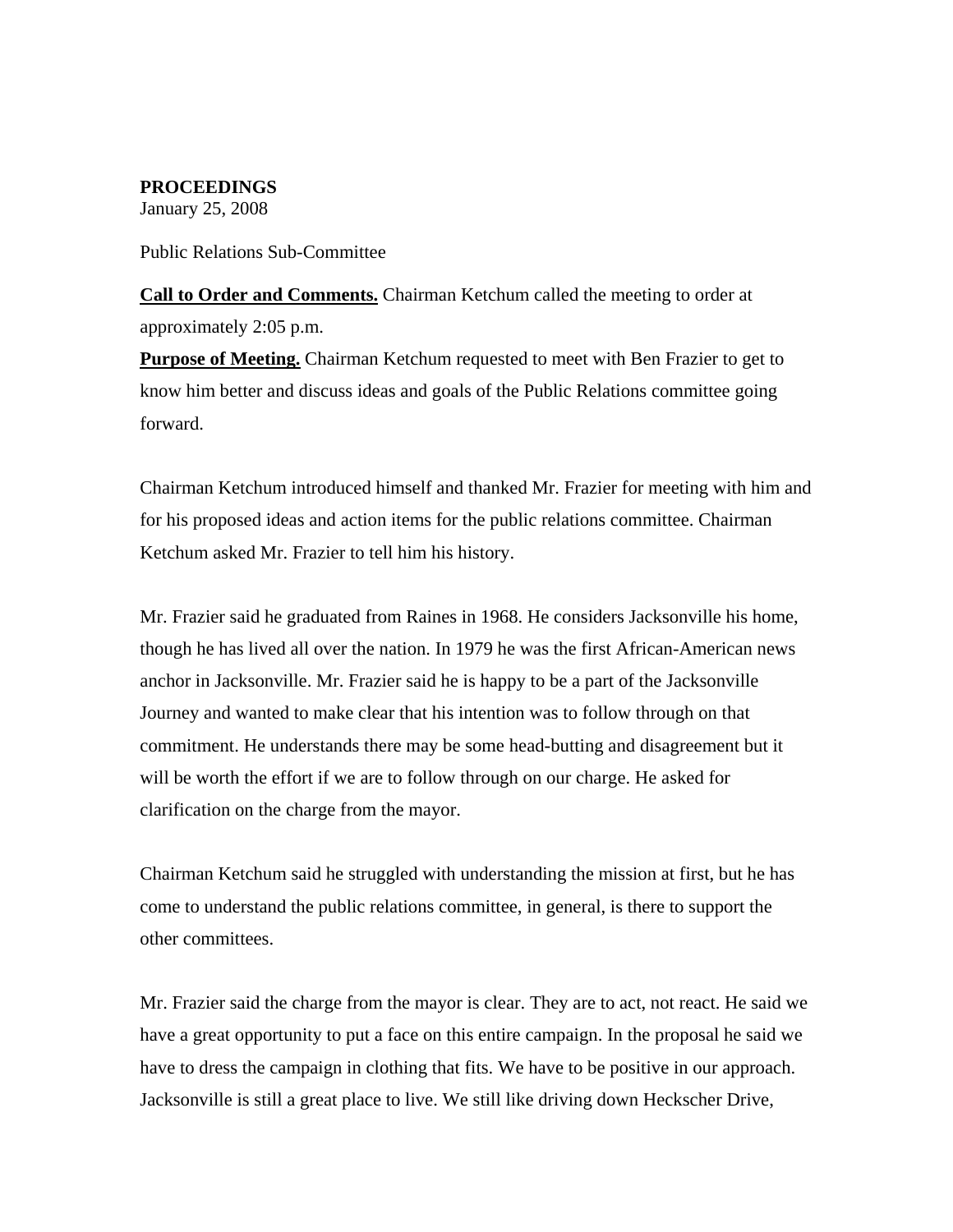having backyard barbeques and what about that view from the Dames Point Bridge? We need to start saying nice things about Jacksonville. Yes, we have a problem, but we need to take a step to help make it positive.

Chairman Ketchum said the committee is not intended to be reactive.

Mrs. Diane Brunet said she too is having a difficult wrapping her hands around how the public relations committee will work. Because of the requirements of the Sunshine Law, it makes it more difficult to have work sessions. If we come up with a plan, how do we develop it?

Mr. Frazier said he wants to see the committee tackle public service announcements, concentrating on improving behavior.

Chairman Ketchum said there will be opportunities to get to work right away as long as they are in support of the other five committees. He said he doesn't want to inhibit any creative thinking on the part of the members and he shares their frustration about the confining aspects of Sunshine Law.

Mr. Frazier said we can't allow ourselves to become bogged down in bureaucracy. We must put together a public relations campaign and act on it and implement it. Per our charge from the mayor we must come up with traditional and non-traditional means of getting the word out. For example JTA buses have an audio play-back system. That's something we can do.

Chairman Ketchum liked the idea and suggested that Mr. Frazier make a motion at next week's meeting.

Mr. Frazier and Mrs. Brunet said they would like to see the committee seed the ground now. Other ideas brought by Mr. Frazier were a city-wide "stop the violence" prayer day,